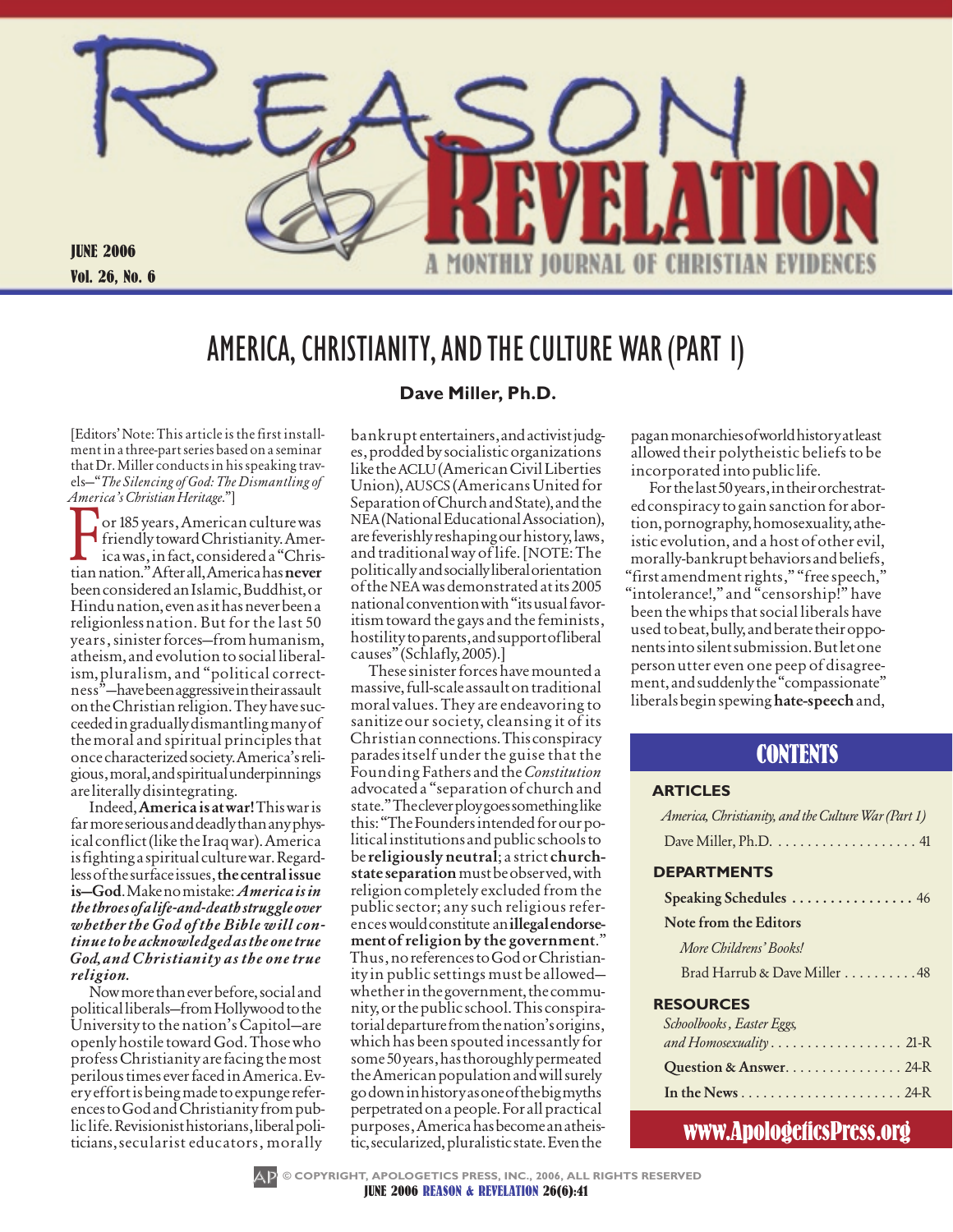ironically, become completely intolerant, mean-spirited, and insensitive!

Prior to the 1960s, when the Christian worldview thoroughly permeated American civilization, the anti-Christian forces demanded "equal time" and clamored for "freedom to express dissenting, alternative views." They derided the moral majority by accusing them of using "Gestapo tactics" to suppress ideological opposition. But now that they, to a great extent, have had their way, free speech and open discussion in the free market of ideas is out the window and opposing views are swiftly squelched. Talk about Gestapo tactics. The anti-Christian forces in American society now exhibit the same intolerant mindset that has characterized totalitarian and communist regimes throughout history.

Undoubtedly, during the social ferment of the turbulent 1950s and 1960s, when subversive moral and religious ideologies began to assert themselves, one of the strategic mistakes made was permitting the instigators to redefine the historical terms and concepts as originally articulated by the architects of American civilization. "Free speech" was redefined to mean the right to practice and promote any and every idea or behavior that contradicted Christianity—no matter how immoral or depraved. Everything from burning or urinating on the flag to hardcore pornography came to be classified as "free speech," while Christian resistance was considered "censorship." The minority within America who has exhibited hostility toward God, the Bible, and Christianity have literally intimidated and coerced the majority into



accepting, as justification for their outrageous stance, the backing of the *Constitution*. Yet, the historical evidence demonstrates that the Founders and Framers never would have countenanced the notion that "free speech" encompassed speech and behavior deemed immoral by Christian standards (see "Religion and the Founding…," 2003).

We live in a time warp far removed from America's origins. The Founders clearly believed that the initial existence and future survival of the Republic was heavily, if not exclusively, dependent on a perpetuated diffusion of the Bible and Christianity throughout society. Yet, for half a century, Americans have been pounded and prodded with the propaganda that public expressions of Christianity should not be allowed lest we "offend" those who do not share our Christian beliefs. Who could have ever imagined that the day could come that the practice of the Chris-

**Reason & Revelation** is published monthly by Apologetics Press, Inc., 230 Landmark Dr., Montgomery, AL 36117. Pending Periodicals postage paid at Montgomery, AL. **postmaster**: Send address changes to **Reason & Revelation, 230 Landmark Dr., Montgomery, AL 36117**.

**Reason & Revelation** is a non-profit, tax-exempt work dedicated to the defense of New Testament Christianity. Copyright © 2006. All rights reserved.

| <b>Editors:</b>                                                                                                                                                               |                                                                                | Orders:         |                                                                                                                                                                            |  |
|-------------------------------------------------------------------------------------------------------------------------------------------------------------------------------|--------------------------------------------------------------------------------|-----------------|----------------------------------------------------------------------------------------------------------------------------------------------------------------------------|--|
| Brad Harrub, Ph.D.*<br>(*Neurobiology, University of Tennessee)<br>Dave Miller, Ph.D.*<br>(*Communication, Southern Illinois University)<br><b>Annual Subscription Rates:</b> |                                                                                | Phone:<br>Fax:  | (800) 234-8558<br>(800) 234-2882                                                                                                                                           |  |
|                                                                                                                                                                               |                                                                                |                 | <b>On-line</b> Web store/catalog, subscription<br>order/renewal form, current issues, archives,<br>and other information (all orders processed<br>on a secure server):     |  |
| \$10.00<br>\$8.00<br>\$16.00                                                                                                                                                  | Domestic<br>Domestic Bulk<br>(5+ to same address)<br>Canada & Overseas Airmail | URL:<br>E-mail: | www.ApologeticsPress.org<br>mail@ApologeticsPress.org                                                                                                                      |  |
| General inquiries, changes of address,<br>or international callers:                                                                                                           |                                                                                |                 | Discovery-Scripture & Science for<br>Kids is a sister publication for children. For<br>more information, please contact our offices<br>or visit the Discovery Web site at: |  |

| URL: | www.DiscoveryMagazine.com |
|------|---------------------------|
|------|---------------------------|

tian religion in a Christian nation would be deemed "insensitive"?

To illustrate the extent to which America has plummeted from its original heights, while a Federal judge was demanding that the Chief Justice of the Alabama State Supreme Court remove a Ten Commandments monument in Montgomery, Alabama ("Chief Justice…," 2003), guess what was happening in California? A small marker was unveiled in Sacramento, California (Capitol Park) along the walkway of the California Veterans Memorial that reads: "In Honor of Gay, Lesbian, Bisexual, and Transgender Veterans Killed in Action" (Sanders, 2003). Gay-rights advocates hailed the memorial as the first such state-sanctioned landmark honoring homosexual war veterans.

Incredible! Honoring "gays" is praiseworthy, while honoring God is repugnant and unconstitutional. This scenario is a microcosm of what is happening all over the nation. Allusions to the God of the



Bible are being systematically stripped from public life—from Christian symbols in city and county seals, to pre-game prayers after school, to the use of the Bible in jury deliberation rooms (see Palm and Krannawitter, 2004; Hume, 2005; Johnson, 2005).

Never mind the fact that the phrase "separation of church and state" is not even found in the *Constitution*! (Thomas Jefferson used the term in a private letter to reassure the Baptists that the government would not interfere in the free exercise of their religious beliefs [Jefferson, 1802]). In fact, labeling the phrase a "misguided analytical concept," and noting "the absence of a historical basis for this theory of rigid separation," the late U.S. Supreme Court Chief Justice William Rehnquist insightfully observed:

It is impossible to build sound constitutional doctrine upon a mistaken understanding of constitutional history, but unfortunately the Establishment Clause has been expressly freighted with Jefferson's misleading metaphor for nearly 40 years.... The "wall of separation<br>between church and State" is a metaphor based on bad history, a metaphor which has proved useless as a guide to



Phone: (334) 272-8558 Fax: (334) 270-2002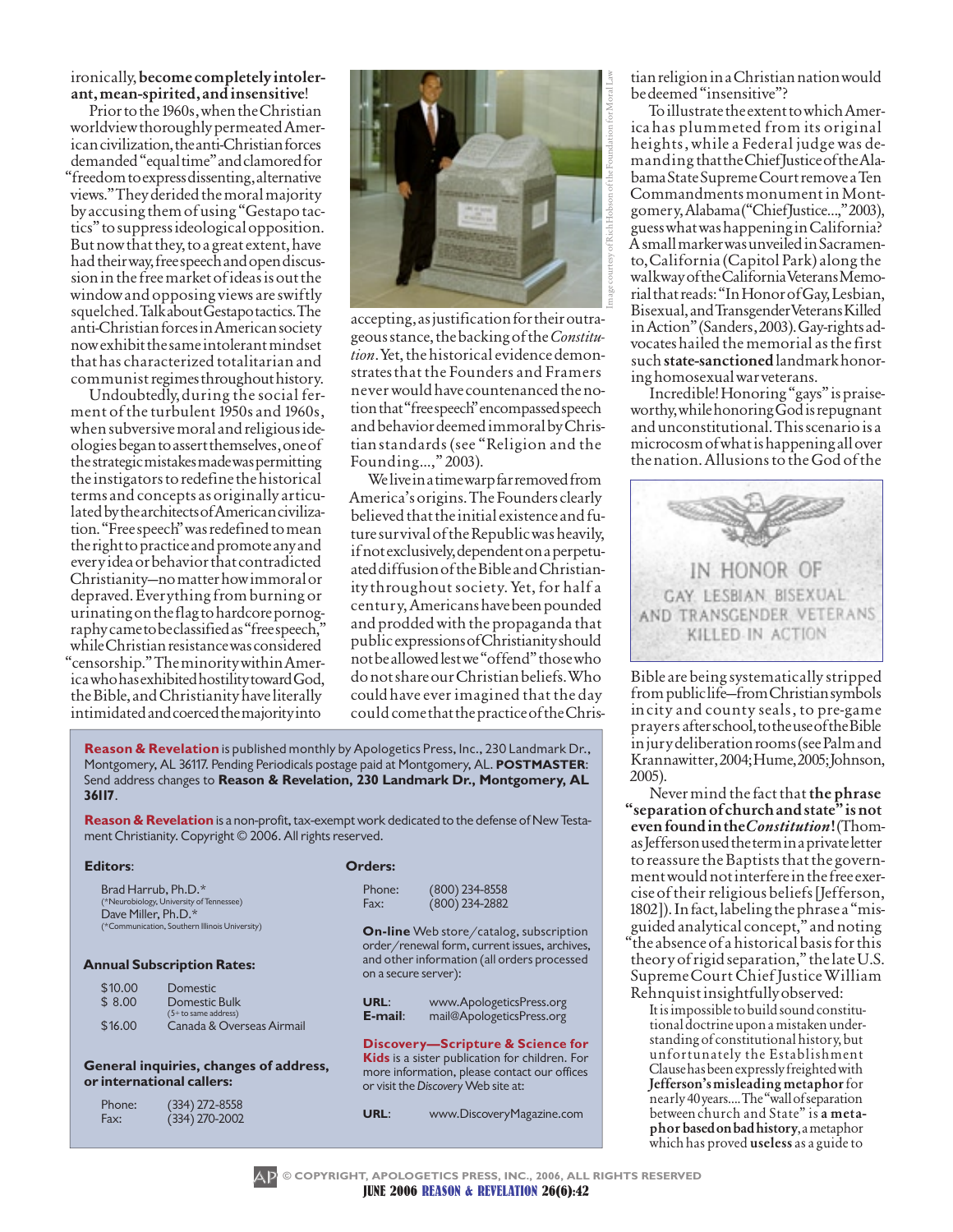judging. It should be frankly and explicitly abandoned (*Wallace v. Jaffree*, 472 U.S. 38[1985], 92,106-107, emp. added).

Is it true that the Founding Fathers and the *Constitution* intended for Christianity to be kept out of the public sector? Did they desire that references to God, Christ, and the Bible be excluded from public life? Or were they, in fact, actually more concerned with preventing the government from interfering with public expressions of the Christian religion? Did they, themselves, appeal frequently to God in political and public settings? Did they (and their descendants for the first 180+ years), in fact, recognize and subscribe to the critical principle: "Blessed is the nation whose God is the Lord" (Psalm 33:12)? Indeed, they did. I invite you to consider but a small portion of the massive amount of available evidence from the withered roots of America's forgotten heritage.

### Public Expressions of God

### Political Documents

#### The Declaration

The *Declaration of Independence* is the premiere document that launched Amer-



ica as a new nation. Here is a quintessentially political document—a public expression of national concerns intended to articulate justification for declaring a separation from England. If the Founders intended to keep God out of national life,

here was the perfect opportunity to manifest that intention. However, in this rela-



tively brief document, they used the following phrases: "Nature's God" (i.e., an 18th century way to refer to the God Who created nature), "all men are created equal" and "endowed by their Creator," "appeal-



ing to the Supreme Judge of the world," and "with a firm reli-

ance on the protection of divine Providence" (*The Declaration*…). Astounding!



The 56 signers of the *Declaration of Independence*, in risking their very lives, put their signatures to a political document that acknowledged and appealed to the God of the Bible four times! So much for their alleged insistence on "separation of church and state."



### The Federal Constitution

It is evident that the federal *Constitution* refrains from giving specific directives regarding Christianity. Why? The popular propaganda since the 1960s has been that "the irreligious Framers did not want the nation to retain any attachment to the Christian religion." Such an assertion is a monstrous perversion of historical fact. The truth of the matter is that they were fearful of the potential interference by the federal government in its ability to place restrictions on the free exercise of the Christian religion. Consequently, they desired that the specifics of religion be left up to the discretion of the several states. However, we must not think for a moment that the federal Framers did not sanction the nation's intimate affiliation with Christianity, or that they attempted to keep religion out of the *Constitution*. On the contrary, the Christian religion is inherently assumed and implicitly present in the *Constitution*. In fact, the *United States Constitution* contains a direct reference to Jesus Christ! Consider three proofs for these contentions (*The United*…).

First, consider the meaning of the First Amendment to the *Constitution*: "Congress shall make no law respecting an establishment of religion, or prohibiting the free exercise thereof…." We have been told that by "establishment of religion," the Framers meant for the government to maintain complete religious neutrality and that pluralism ought to prevail, i.e., that all religions (whether Christianity, Islam, Buddhism, or Hinduism), though equally tolerated, must not be given any acknowledgement in the public sector. But such

an outlandish claim is absolutely false. All one has to do is to go directly to the delegate discussions pertaining to the wording of the First Amendment in order to ascertain the context and original intent of the final wording (*Annals of Congress*, 1789, pp. 440ff.). The facts of the matter are that by their use of the term "religion," the Framers had in mind the several Protestant denominations. Their concern was to prevent any single Christian denomination from being elevated above the others and made the State religion—a circumstance that the Founders had endured under British rule when the Anglican Church was the state religion of the thirteen colonies. They further sought to leave the individual States free to make their own determinations with regard to religious (i.e., Christian) matters (cf. Story, 1833, 3.1873:730-731). The "Father of the Bill of Rights," George Mason, actually proposed the following wording for the First Amendment, which demonstrates the context of their wording:

[A]ll men have an equal, natural and unalienable right to the free exercise of religion, according to the dictates of conscience; and that no particular sect or society of Christians ought to be favored or established by law in preference to others (Rowland, 1892, 1:244, emp. added).

By "prohibiting the free exercise thereof," the Framers intended to convey that the federal government was not to interfere with the free and public practice of the Christian religion—the very thing that Christians are now experiencing.

Second, consider the wording of a sentence from Article 1, Section 7 of the *Constitution*: "If any Bill shall not be returned by the President within ten Days (Sundays excepted) after it shall have been presented to him, the Same shall be a Law, in like Manner as if he had signed it…." "Sundays excepted"? Oh, you mean that the government shuts down and does not transact business on Sunday? Why? If this provision had been made in respect of Jews, the *Constitution* would have read "Saturdays excepted." If provision had been made for Muslims, the *Constitution* would have read "Fridays excepted." If the Founders had intended to encourage a day of inactivity for the government without regard to any one religion, they could have chosen Monday, Tuesday, Wednesday, or Thursday. Instead, the federal *Constitution* reads "Sundays excepted"—proving conclusively that America was Christian in its orientation

June 2006 Reason & Revelation 26(6):43 **© COPYRIGHT, APOLOGETICS PRESS, INC., 2006, ALL RIGHTS RESERVED**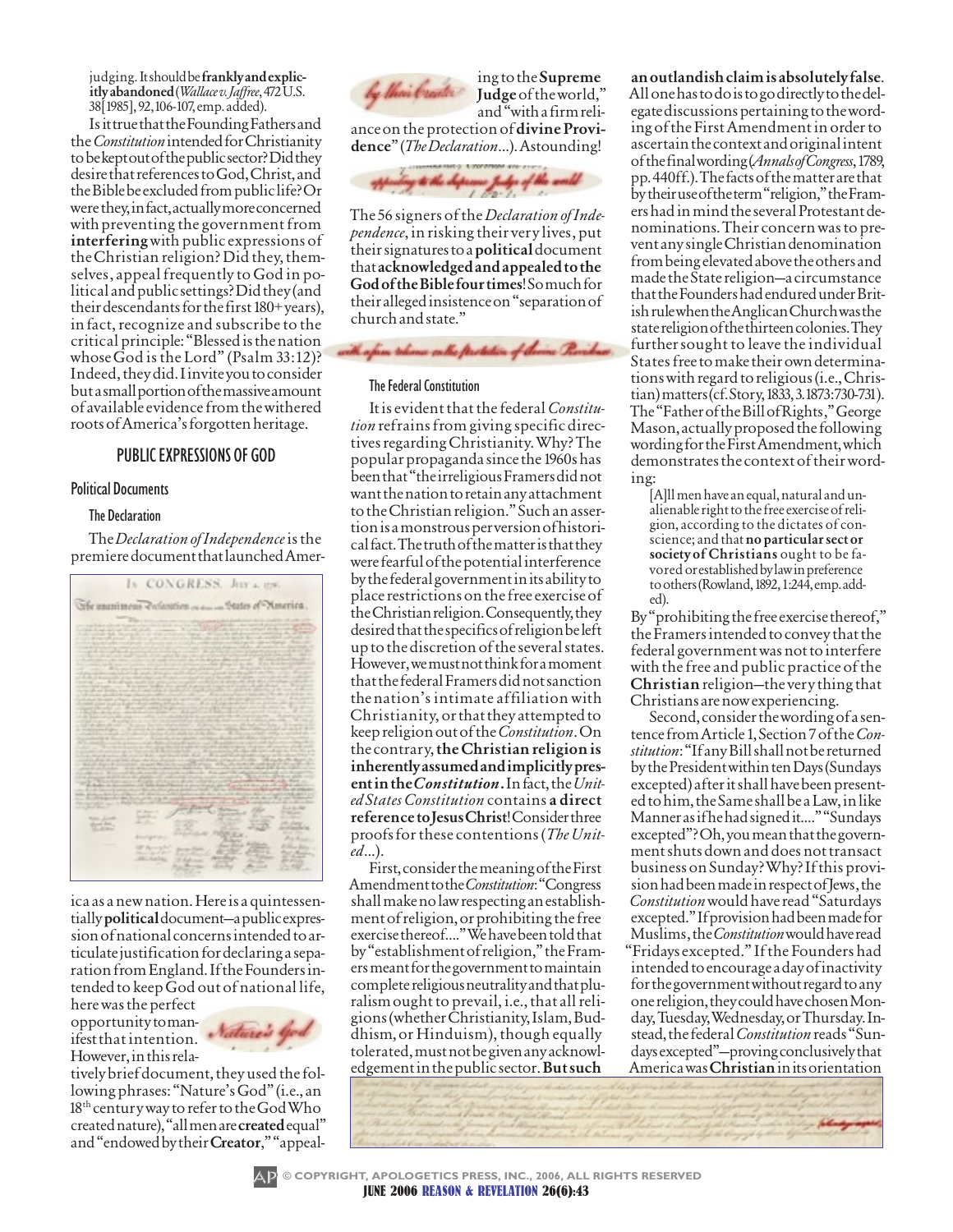and that the Framers themselves shared the Christian worldview and gave political recognition to and accommodation of that fact.

Third, if these two allusions to Christianity are not enough, consider yet another. Immediately after Article VII, the *Constitution* closes with the following words:

Done in Convention by the Unanimous Consent of the States present the Seventeenth Day of September in the Year of our Lord one thousand seven hundred and Eighty seven and of the Independence of the United States of America the Twelfth….

Jesus Christ. Make no mistake: the *Constitution of the United States* contains an explicit reference to Jesus Christ—not Allah, Buddha, Muhammad, nor the gods of Hinduism or Native Americans!

#### Original State Constitutions

If the Framers wanted more direct references to Christianity to be left up to the several states, we ought to expect to see the framers of the state constitutions reflecting that intention. And, indeed, they did. Once the Founders declared independence from England, each state commenced to hammer out their respective state consti-

Did you catch it? Their work was done "in the Year of our Lord." The Christian world dates all of human history in terms of the birth of Christ. "b.c." means "before Christ," and "A.D." is the abbreviation for the Latin words "*anno Domini*," meaning "year of our Lord." If the Framers were interested in being pluralistic, multicultural, and politically correct, they would have refrained from using the b.c./ A.D. designation. Or they would have used the religionless designations "C.E.," Common Era, and "B.C.E.," Before the Common Era (see "Common Era," 2006). In so doing, they would have avoided offending Jews, atheists, agnostics, and humanists. Or they could have used "A.H." *(anno hegirae—*which means "in the year of the Hijrah" and refers to Muhammad's flight from Mecca in A.D. 622), the date used by Muslims as the commencement date for the Islamic calendar. Instead, the Framers chose to utilize the dating method that indicated the worldview they shared. What's more, their reference to "our Lord" does not refer to a generic deity, nor does it refer even to God the Father. It refers to God the Son—an explicit reference to

tutions, with the exception of Connecticut which chose to continue to operate under its founding charter until eventually formulating its own state constitution in 1818 (Horton, 1988). If one will take the time to examine the original state constitutions, one will be absolutely overwhelmed by the fact that those framers (many of whom were also involved in working on the federal *Constitution*), were intimately attached to the God of the Bible and deliberately reflected that attachment in their political pronouncements. The state constitution of the Commonwealth of Massachusetts, much of which is believed to be the product of John Adams, provides just one sample. In "Part the First," the constitution reads:

Article II. It is the right as well as the duty of all men in society, publicly, and at stated seasons to worship the Supreme Being, the great Creator and Preserver of the universe. And no subject shall be hurt, molested, or restrained, in his person, liberty, or estate, for worshipping God in the manner and season most agreeable to the dictates of his own conscience; or for his religious profession or sentiments; provided he doth not disturb the public

peace, or obstruct others in their religious worship.

Article III. As the happiness of a people, and the good order and preservation of civil government, essentially depend upon piety, religion and morality; and as these cannot be generally diffused through a community, but by the institution of the public worship of God, and of public instructions in piety, religion and morality: Therefore, to promote their happiness and to secure the good order and preservation of their government, the people of this commonwealth have a right to invest their legislature with power to authorize and require, and the legislature shall, from time to time, authorize and require, the several towns, parishes, precincts, and other bodies politic, or religious societies, to make suitable provision, at their own expense, for the institution of the public worship of God, and for the support and maintenance of public Protestant teachers of piety, religion and morality, in all cases where such provision shall not be made voluntarily (*Constitution of the Commonwealth…,* emp. added).

In "Part the Second," the constitution enu-

merated the civil officers of the state: Article I. There shall be a supreme executive magistrate, who shall be styled, The Governor of the Commonwealth of Massachusetts; and whose title shall be—His Excellency.

Article II. The governor shall be chosen [annually]; and no person shall be eligible to this office, unless at the time of his election, he shall have been an inhabitant of this commonwealth for seven years next preceding; and unless he shall at the same time, be seised in his own right, of a freehold within the commonwealth of the value of one thousand pounds; and unless he shall declare himself to be of the Christian religion (*Constitution of the Commonwealth…*, emp. added).

Further, the "Oath of Office" that was to be taken by anyone who wished to serve as "governor, lieutenant governor, councillor, senator or representative" began with the declaration: "I, *A.B.*, do declare, that I believe the Christian religion, and have a firm persuasion of its truth."

Massachusetts was typical. The average American would be startled to know that of the original eleven state constitutions (omitting Connecticut), seven explicitly required office holders to be of the Protestant religion (i.e., Vermont, New Jersey, New Hampshire, Massachusetts, North Carolina, South Carolina, and Georgia). Maryland's constitution required a belief in the Christian religion. The constitutions of Delaware and Pennsylvania required a belief in the inspiration of the Old and New Testaments. While the Virginia and New York constitutions did not mandate an oath, they spoke of "Chris-

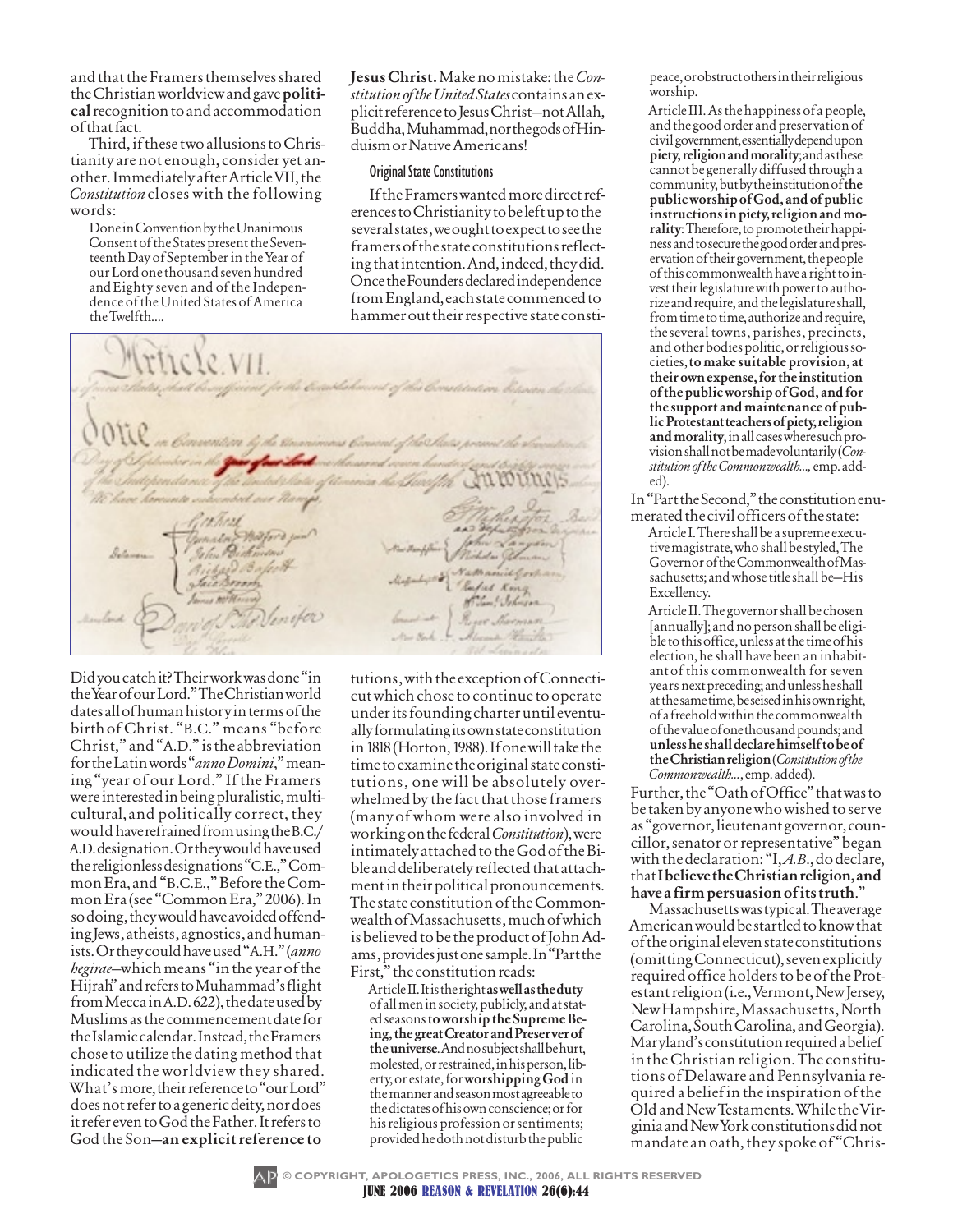### **RESOURCES-FEATURE ARTICLE**

### Schoolbooks, Easter Eggs, and Homosexuality **Dave Miller, Ph.D.**

The vigorous culture war being waged in America over homosexuality and same-sex marriage is escalating. One by one, the dominoes continue to fall, softening attitudes and creating more acceptance for behavior that the Founders and the bulk of the<br>American population once deemed morally deplorable. Two cases in point: dozens of ho-<br>mosexual and lesbian couples with children crashed the annual White House Easter egg hunt—a tradition held each year on the White House lawn since 1878. To identify themselves, the couples wore rainbow colored leis around their necks. Their stated purpose was "to make their presence felt in American society" ("Gay Parents…," 2006). The organizing entity, Family Pride Coalition, explained that they were help-<br>ing the President to "understand that gay fami-<br>lies exist in this country and deserve the rights and protections that all families need" ("White

House...," 2006).<br>Another case in point: A second grade teach-<br>er at Estabrook Elementary in Lexington, Mas-<br>sachusetts recently read a fairytale book to her class. The fairytale book was not the Grimm brothers' *Cinderella* or *Hansel and Gretel*. Nor was it Hans Christian Andersen's *The Emperor's New Clothes* or *The Princess and the Pea*. No, not hardly. It was *King and King*—a book about two princes who marry each other, acquire children, and are shown kissing on the last page. The book targets children ages six and older. The Lexing- ton Superintendent of Schools boasts that the school system is committed to "diversity and tol-<br>erance" and maintains that he has no legal obli-<br>gation to notify parents when children are be-<br>ing exposed to such material since same-sex marriage is now legal in Massachusetts (Jan, 2006). Of course, the Left Coast 9th Circuit Court of Appeals had already ruled that parents do not have a fundamental right to control when, where, and how their children are taught about

sex (Parker, 2005). Most Americans are unaware that the public school system is being inundated with educa- tional materials that promote the homosexual agenda, materials that are specifically designed to prepare the next generation to embrace ho- mosexuality. The public school system is being systematically rearranged to eliminate parents from the loop so that they will cease "interfer- ing" with educators who seek to indoctrinate children with their anti-Christian values. The books appearing in various school libraries around the country are legion, including *And Tango Makes Three*; *Heather Has Two Mommies; Daddy's Roommate*; *Jack and Jim: Picture Book*; *One Dad, Two Dads, Brown Dad, Blue Dads*; *The Sissy Duckling*; *Who's in a Family?*; *Molly's Family*; *It's Perfectly Normal*; *Best, Best Colors*; and *My Two Uncles*. Imagine what America is going to be like<br>10 to 15 years from now when the children nur-<br>tured by such books are adults. (Parents may

want to give more consideration to home-<br>schooling).<br>Christians and others who continue to op-<br>pose homosexuality will remain the objects of<br>abuse, ridiculed as "homophobic," "intolerabuse, ridiculed as "homophobic," "intoler- ant," and "judgmental." But "we ought to obey God rather than men" (Acts 5:29). The Bible is still the inspired Word of God. The Creator has said that same-sex relations are sinful (Romans 1:24-28). The spread of such behavior will result in national destruction, as recognized by the great English jurist, William Blackstone (who exerted a profound influence on the Founding Fathers and American jurisprudence):

[T]he infamous crime against nature…is an offence of so dark a nature…. THIS the voice of nature and of reason, and the express law of God, determine to be capital. Of<br>which we have a signal instance, long before the Jewish dispensation, by the de-<br>struction of two cities by fire from heaven: so that this is an universal, not merely a provincial, precept (1769, 4.15.215-216).

[note: As soon as funds are available, Apolo- getics Press plans to publish an outstanding children's book that counters the onslaught of the homosexual's war on America's youth titled: *Does God Love Michael's Two Daddies?*

### **REFERENCES**

- Blackstone, William (1769), *Commentaries on the Laws of England*, [On-line], url: http://www.yale.edu/ lawweb/avalon/blackstone/bk4ch15.htm. "Gay Parents Quietly Crash White House Easter Party"
- (2006), *Yahoo News*, April 17, [On-line], url: http:// news.yahoo.com/s/afp/20060417/ts\_alt\_afp/u
- spoliticseaster\_060417200009.<br>Jan, Tracy (2006), "Parents Rip School Over Gay Sto-<br>rybook," *Boston Globe*, April 20, [On-line], URL:<br>http://www.boston.com/news/local/articles/<br>2006/04/20/parents\_rip\_school\_over\_gay\_sto-
- 2006/04/20/parents\_rip\_school\_over\_gay\_sto-<br>rybook/.<br>Parker, Kathleen (2005), "Parents Take Another Hit<br>in the Culture Wars," Orlando Sentinel, G3, No-<br>vember 6, [On-line], URL: http://pqasb.pqarchiv-<br>er.com/orlandosentine l?dids=922392231:922392231&FMT=ABS&FMT S=ABS:FT&date=Nov+6%2C+2005&author=K athleen+Parker%2C+Sentinel+Columnist&pu b=Orlando+Sentinel&edition=&startpage=G.3 &desc=Parents+take+another+hit+in+the+cul ture+wars.
- "White House Easter: Gay Friendly?" (2006), *cbs* mail, http://www.com/stories/2006/04/13/national/main 1496408.shtml.

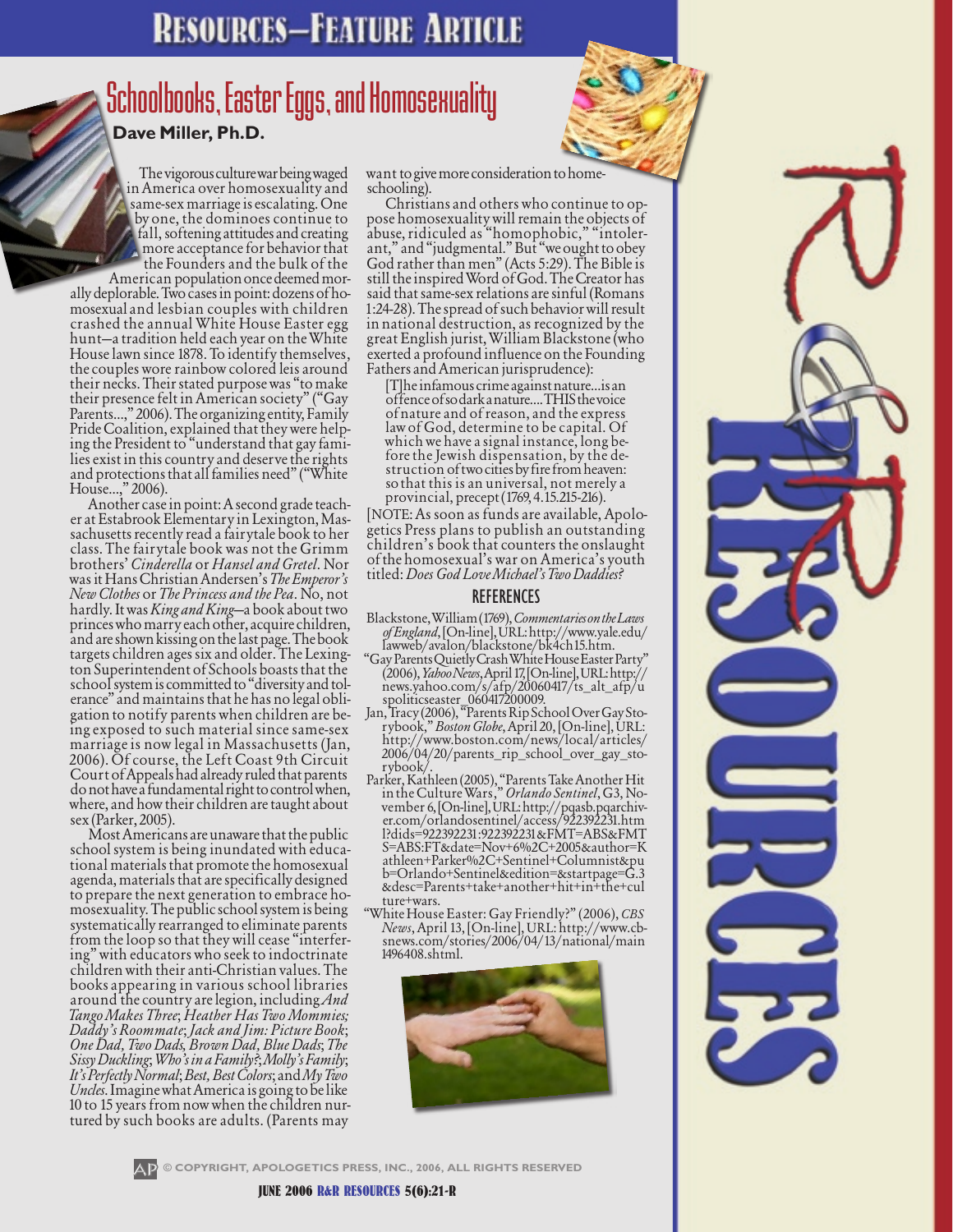## QUESTION & ANSWER

Does the phrase "no prophecy of Scrip-<br>ture is of any private interpretation"  $-(2$  Peter 1:20) mean that we can't understand the Bible for ourselves?<br>A casual reading of 2 Peter 1:20—with lit-

tle concern for the context in which the<br>passage is found-might very well lead one to understand the verse in such a manner. However, a closer examination of this passage reveals that it has no reference at all to those who **read** the Scriptures, but refers instead to those who **wrote** the Scriptures. By studying the context of the passage, one learns that the passage is discussing how the Scriptures came into existence, not how they are to be "inter- preted." Continuing the thought from verse 20 to verse 21, we read: "Knowing this first, that no

prophecy of Scripture is of any private interpre-<br>tation, for prophecy never came by the will of<br>man, but holy men of God spoke as they were moved by the Holy Spirit" (emp. added). That little word "for" in verse 21 connects the two thoughts. The English word "for" derives from<br>the Greek conjunction *gar. Strong's Greek-He*the Greek conjunction *gar*. *Strong's Greek-He- brew Dictionary* (1994) indicates that this word is a "primary particle" that assigns "a reason" and is used in argument for "explanation" or "intensification." The reason that "no proph- ecy of Scripture is of any private interpretation" is because "prophecy never came by the will of man, but holy men of God spoke as they were moved by the Holy Spirit" (emp. added). The

word "for" connects the two thoughts. Peter is saying that the prophets did not invent what they wrote; rather, they were guided by the Holy Spirit (cf. 2 Timothy 3:16-17). No doubt this is



why the NIV reads: "No prophecy of Scripture<br>came about **by the prophet's own interpreta-**<br>tion" (2 Peter 1:20, emp. added)—not the reader's

interpretation.<br>Furthermore, according to Mounce's *Ana- lytical Greek Lexicon of the New Testament* (1993), the Greek word *epilusis* (translated "interpretation" in 2 Peter 1:20) means primarily "a loosing" or "liberat loosing" or "liberation." The stem of *epilusis* is *luo*, and means literally "to loosen, unbind, unfasten" (p. 305). Therefore, "no prophecy of Scripture" ever was released, loosed, or given out by the prophets' own inventions. They did not put their own "interpretation" on God's message; instead, the Holy Spirit guided them. Thus, this passage has no reference to presentday interpreters of the text, but rather to those who wrote it—i.e., the prophets or apostles (cf. Ephesians 3:5).

**Eric Lyons**

## **IN THE NEWS**

A recent chance conversation with a homo- sexual activist revealed a wicked and terrifying undercurrent below the surface of our society. He commented that many homosexuals were no longer battling for same-sex marriage in the courtrooms or at the polls, because they know it will be a "non-issue" in ten years. When I asked what he meant, he informed me that rather than fighting to have laws changed, activists have changed tactics, and are now focusing the battle in the public school classroom. He noted that if they could teach tolerance and ac- ceptance in the schoolroom, then it would be a piece of cake to have the laws overturned in a decade or so, once those students were of voting age.

This gentleman's words reminded me of the quote that is attributed to Adolf Hitler: "Let me control the textbooks, and I will control the state." During a speech he delivered on Novem- ber 6, 1939, Hitler stated: "When an opponent declares, 'I will not come over to your side,' I calmly say, 'Your child belongs to us already.... What are you? You will pass on. Your descen- dants, however, now stand in the new camp. In a short time they will know nothing else but this new community.'" Chilling words—given the recent change in tactics by militant homo-<br>sexuals who are teaching our children to accept everything and everyone, and that the only real sin is the sin of intolerance.



Consider also that within the past few years the Gay, Lesbian, and Straight Education Net work (GLSEN) has been formed in an effort to normalize homosexuality in public class rooms. Kindergarten students are now being taught about "human differences" while activ ists establish youth homosexuality clubs on campuses so that kids can be "initiated" into alternative lifestyles. With each passing day our children are being methodically trained to re ject the moral beliefs of their parents and God.





**© COPYRIGHT, APOLOGETICS PRESS, INC., 2006, ALL RIGHTS RESERVED**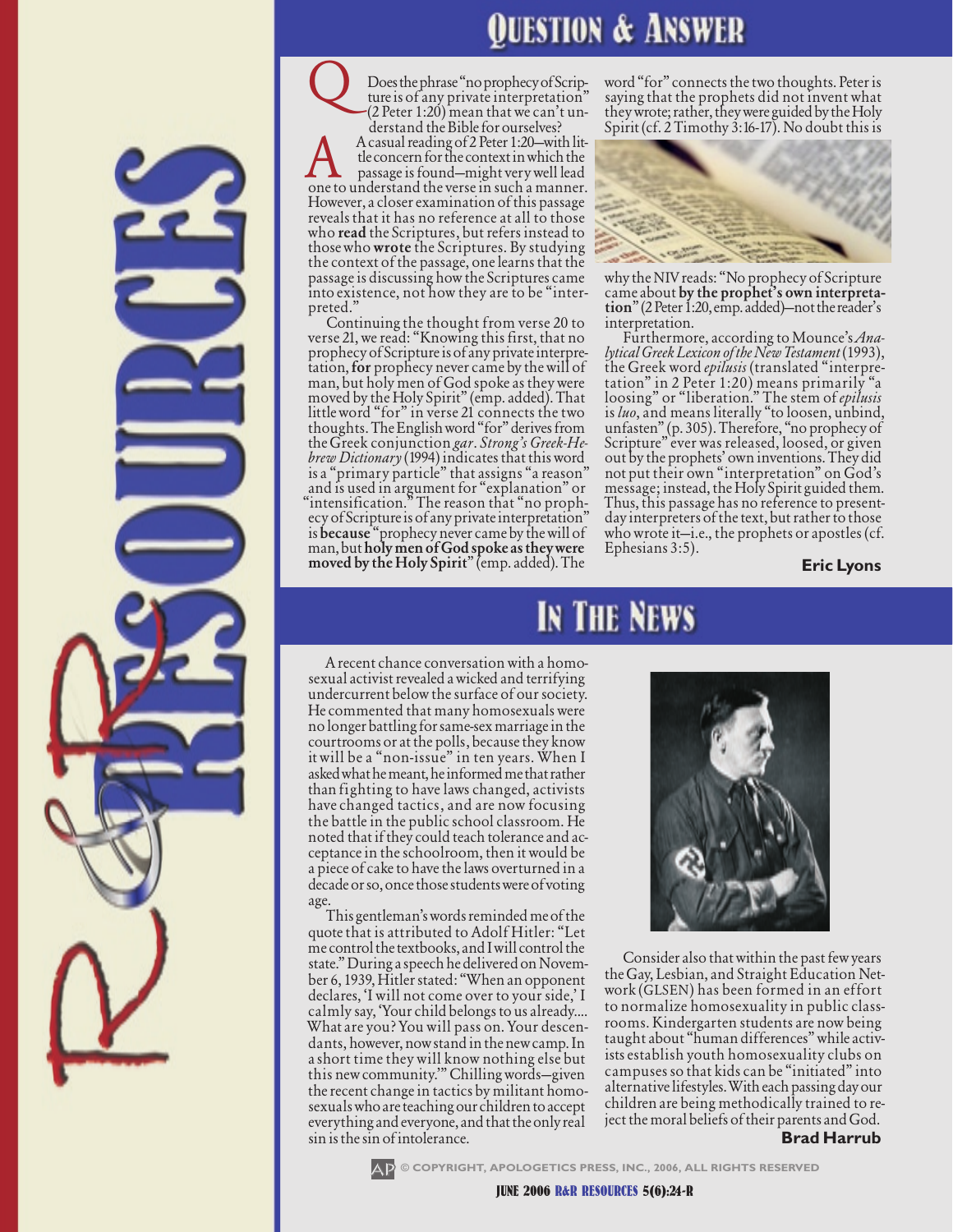tian forbearance" and "no one denomination of Christians" above another ("State Constitutions," n.d.).

### Current State Constitution Preambles

Many more references to God and Christianity in governmental documents could be cited. In time, the state constitutions have gradually been amended to exclude such forthright religious allusions. Nevertheless, despite this erosion, of the present fifty state constitutions, forty-six have "preambles." And forty-five of those preambles make explicit appeals to the God of the Bible ("U.S. State…," 2003)! Consider two samples. The preamble for Maine's constitution reads:

We the people of Maine, in order to establish justice, insure tranquility, provide for our mutual defense, promote our common welfare, and secure to ourselves and our posterity the blessings of liberty, acknowledging with grateful hearts the goodness of the Sovereign Ruler of the Universe in affording us an opportunity, so favorable to the design; and, imploring God's aid and direction in its accomplishment, do agree to form ourselves into a free and independent State, by the style and title of the State of Maine and do ordain and establish the following Constitution for the government of the same (*Constitution of the State*…, emp. added).

The preamble for New Jersey reads: We, the people of the State of New Jersey, grateful to Almighty God for the civil and religious liberty which He hath so long permitted us to enjoy, and looking to Him for a blessing upon our endeavors to secure and transmit the same unimpaired to succeeding generations, do ordain and establish this Constitution (*New Jersey State*…, emp. added).

The objective observer is forced to conclude that the original framers of each of the state constitutions shared the same belief in and reliance on the same God that the national Framers possessed. If the notion of "separation of church and state" were correct, why did the framers of the state constitutions unashamedly include acknowledgements of God? And why have those allusions remained to this day?

#### Presidential Inaugural Addresses

Immediately after taking the oath of office, Presidents of the United States deliver to the nation an inaugural address. Few people are probably aware of the fact that, in doing so, every single president of the United States has alluded to the God of the Bible! The further back in history one goes, the more extensive the allusions. For example, on Thursday, April 30, 1789, the first President of our country,



George Washington, made the following remarks:

Such being the impressions under which I have, in obedience to the public summons, repaired to the present station, it would be peculiarly improper to omit in this first official act my fervent supplications to that Almighty Being who rules over the universe, who presides in the councils of nations, and whose providential aids can supply every human defect, that His benediction may consecrate to the liberties and happiness of the people of the United States a Government instituted by themselves for these essential purposes, and may enable every instrument employed in its administration to execute with success the functions allotted to his charge. In tendering this homage to the Great Author of every public and private good, I assure myself that it expresses your sentiments not less than my own, nor those of my fellow-citizens at large less than either. No people can be bound to acknowledge and adore the Invisible Hand which conducts the affairs of men more than those of the United States. Every step by which they have advanced to the character of an independent nation seems to have been distinguished by some token of providential agency; since we ought to be no less persuaded that the propitious smiles ofHeaven can never be expected on a nation that disregards the eternal rules of order and right which Heaven itself has ordained.… Having thus imparted to you my sentiments as they have been awakened by the occasion which brings us together, I shall take my present leave; but not without resorting once more to the benign Parent of the Human Race in humble supplication that, since He has been pleased to favor the American people with opportunities for deliberating in perfect tranquility,… so His divine blessing may be equally conspicuous in the enlarged views, the temperate consultations, and the wise measures on which the success of this Government must depend (1789, emp. added).

Such remarks not only reflect a deep sense of dependency on and intimacy with the God of the Bible, they demonstrate the extent to which the entire nation integrated this conviction into national, public life.

The second President of the United States, John Adams, made the following remarks in his inaugural speech on Saturday, March 4, 1797:

Relying, however, on the purity of their intentions, the justice of their cause, and the integrity and intelligence of the people, under an overruling Providence which had so signally protected this country from the first, the representatives of this nation, then consisting of little more than half its present number, not only broke to pieces the chains which were forging and the rod of iron that was lifted up, but frankly cut asunder the ties



which had bound them, and launched into an ocean of uncertainty…. And may that Being who is supreme over all, the Patron of Order, the Fountain of Justice, and the Protector in all ages of the world of virtuous liberty, continue His blessing upon this nation and its Government and give it all possible success and duration consistent with the ends of His providence (1797, emp. added).

Thomas Jefferson's first inaugural on March 4, 1801 included the following words:



...acknowledging and adoring an overruling Providence, which by all its dispensations proves that it delights in the happiness of man here and his greater happiness hereafter—with all these blessings, what more is necessary to make us a happy and a prosperous people?.... And may that Infinite Power which rules the destinies of the universe lead our councils to what is best, and give them a favorable issue for your peace and prosperity (1801, emp. added).

In his second inaugural address on March 4, 1805, Jefferson announced:

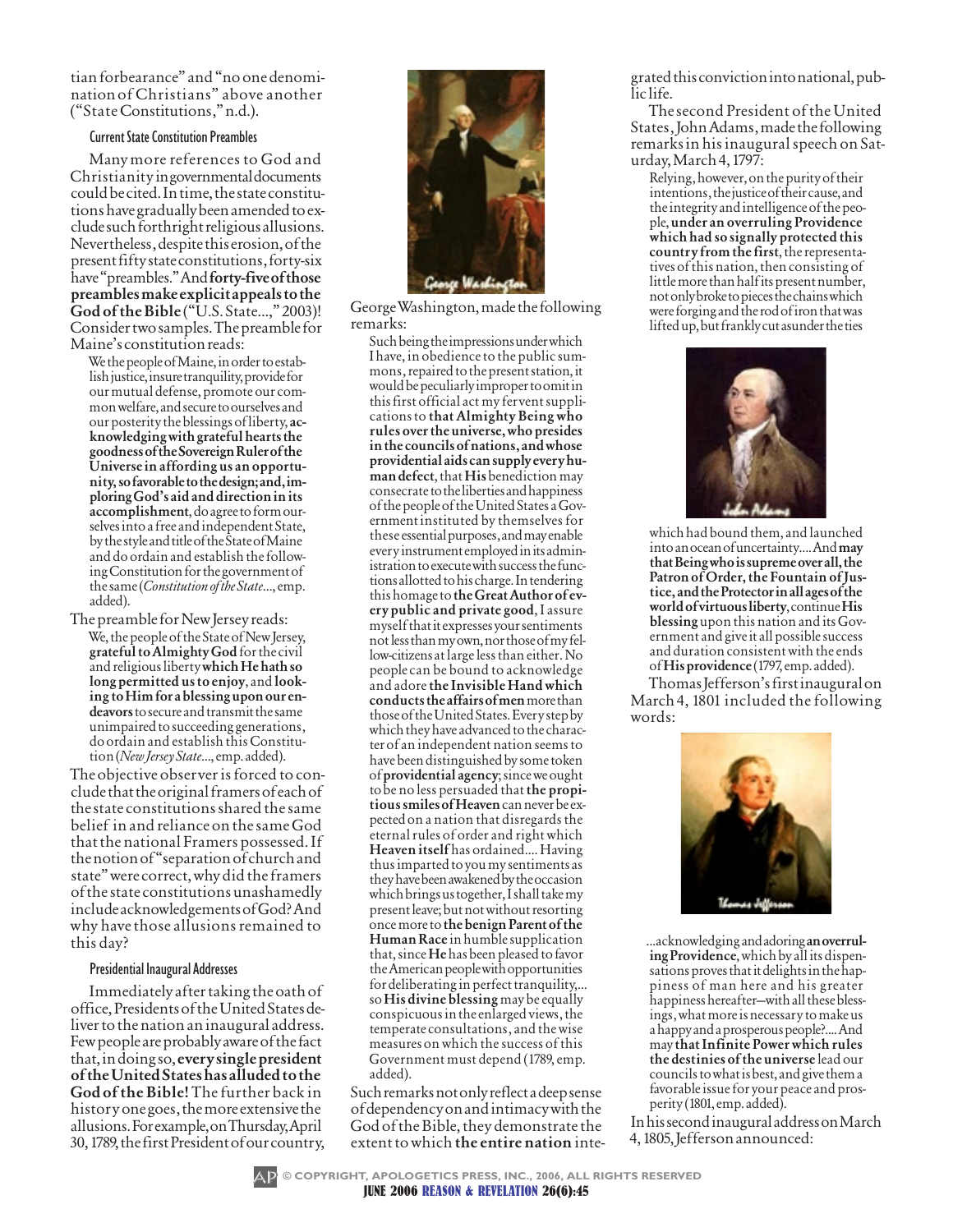…I shall need, too, the favor of that Being in whose hands we are, who led our forefathers, as Israel of old, from their native land, and planted them in a country flowing with all the necessaries and comforts of life; who has covered our infancy with his providence, and our riper years with his wisdom and power; and to whose goodness I ask you to join with me in supplications, that he will so enlighten the minds of your servants, guide their councils, and prosper their measures, that whatsoever they do, shall result in your good, and shall secure to you the peace, friendship, and approbation of all nations (1805, emp. added).

Such remarks by one of the least religious of the Founders hardly sounds like the anti-Christian "deist" that he has been represented to be. He believed in the God of the Bible—the same One Who had guided the Israelites as reported in the Old Testament—and believed that He had guided the founding of America and was actively influencing America and her leaders.

Moving further along in American history, on March 4, 1841, William Henry Harrison's inaugural address included these astounding remarks:

I deem the present occasion sufficiently important and solemn to justify me in expressing to my fellow-citizens a profound reverence for the Christian reli-



gion and a thorough conviction that sound morals, religious liberty, and a just sense of religious responsibility are essentially connected with all true and lasting happiness; and to that good Being who has blessed us by the gifts of civil and religious freedom, who watched over and prospered the labors of our fathers and has hitherto preserved to us institutions far exceeding in excellence those of any other people, let us unite in fervently commending every interest of our beloved country in all future time (1841, emp. added).

Like his presidential predecessors, not to mention the Founders themselves, here was a President who would be deemed by today's standards to be wholly and unequivocally politically incorrect. Observe carefully his forthright contentions: (1) being inaugurated as President of the United States is sufficiently significant to express to the entire nation and the world profound respect for Christianity—not Islam, Buddhism, Hinduism, Judaism, or atheism; (2) all true and lasting happiness depend on Christian morality, freedom to practice Christianity, and a proper/just sense of religious (not social or political) responsibility; (3) the civil and religious freedom enjoyed by Americans came from God; (4) America's political institutions are superior to all other countries; and (5) America's future is dependant on God. Illegal endorsement of religion by government?

On Monday, March 4, 1861, when Abraham Lincoln became President, the nation was standing on the brink of imminent civil war. If you had been in that crucial position on that momentous occasion, what would you have said? In his inaugu-

|                    | <b>SPEAKING SCHEDULES</b> |                    |
|--------------------|---------------------------|--------------------|
| <b>Brad Harrub</b> |                           |                    |
| June 7             | Murfreesboro, TN          | $(615)$ 893-7532   |
| June 11-14         | Tyler, TX                 | $(903) 592 - 0809$ |
| June 21            | Murfreesboro, TN          | $(615)$ 459-6627   |
| June 23-25         | Freeport, IL              | $(815)$ 235-1008   |
| <b>Dave Miller</b> |                           |                    |
| <b>June 2-4</b>    | East Gadsden, AL          | $(505)$ 250-4099   |
| June 5             | Grady, AL                 | $(334)$ 488-5535   |
| June 11, 18, 25    | Columbiana, AL            | $(205) 669 - 0244$ |
| <b>Kyle Butt</b>   |                           |                    |
| June 14            | Gulf Shores, AL           | $(251)$ 968-7769   |
| June 21            | Montgomery, AL            | $(334)$ 272-2561   |
| <b>Eric Lyons</b>  |                           |                    |
| June 12-14         | Brandon, MS               | $(601)$ 825-6497   |
| June 19-20,22      | Montgomery, AL            | (334) 272-2561     |
| June 21            | Gulf Shores, AL           | (251) 968-7769     |



ral address, it is evident that the God of the Bible and the Christian religion weighed heavily on his mind:

My countrymen, one and all, think calmly and well upon this whole subject. Nothing valuable can be lost by taking time. If there be an object to hurry any of you in hot haste to a step which you would never take deliberately, that object will be frustrated by taking time; but no good object can be frustrated by it. Such of you as are now dissatisfied still have the old Constitution unimpaired, and, on the sensitive point, the laws of your own framing under it;…If it were admitted that you who are dissatisfied hold the right side in the dispute, there still is no single good reason for precipitate action. Intelligence, patriotism, Christianity, and a firm reliance on Him who has never yet forsaken this favored land are still competent to adjust in the best way all our present difficulty (1861, emp. added).

Imagine that! Abraham Lincoln used as the central rational to avert the War Between the States the fact that they all shared the same God and the same religion!

Moving into the 20th century, on March 4, 1921, fresh out of World War I, Warren G. Harding delivered his inaugural speech:



One cannot stand in this presence and be unmindful of the tremendous responsibility. The world upheaval has added heavily to our tasks. But with the realization comes the surge of high resolve, and there is reassurance in belief in the Godgiven destiny of our Republic. If I felt

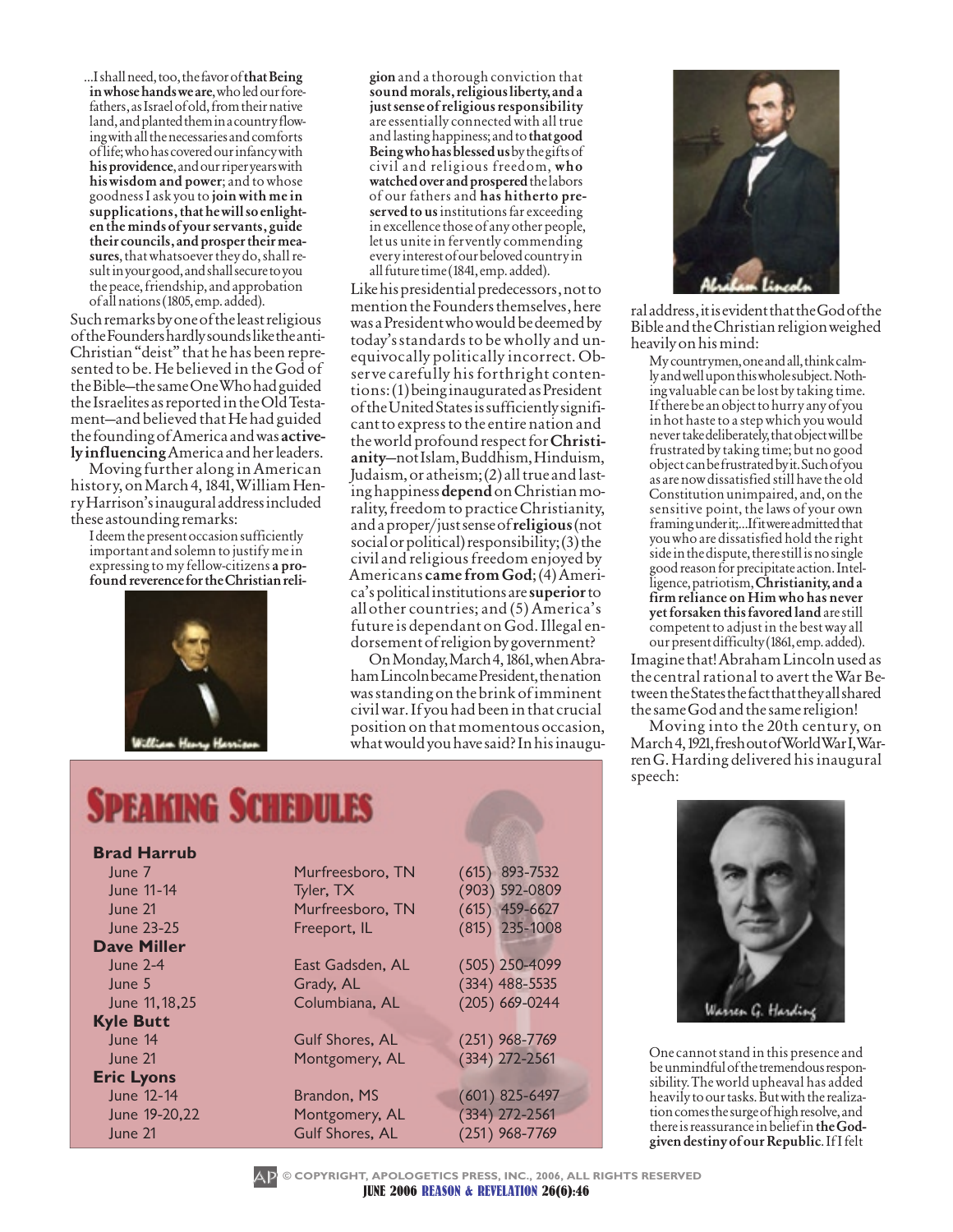that there is to be sole responsibility in the Executive for the America of tomorrow I should shrink from the burden. But here are a hundred millions, with common concern and shared responsibility, answerable to God and country. The Republic summons them to their duty, and I invite co-operation. I accept my part with single-mindedness of purpose and humility of spirit, and implore the favor and guidance of God in His Heaven. With these I am unafraid, and confidently face the future. I have taken the solemn oath of office on that passage of Holy Writ wherein it is asked: "What doth the Lord require of thee but to do justly, and to love mercy, and to walk humbly with thy God?" [Micah 6:8-DM]. This I plight to God and country (1921, emp. added).

Who was viewed as directing the destiny of America? God! To whom was the president answerable? To God! To Whom did he appeal for guidance? To God! On what object did he take the oath of office? The Word of God! To Whom did he "plight" (i.e., solemnly pledge) himself? To God! Such words certainly conflict with the current alleged restriction between church and state.

Four years later, on Wednesday, March 4, 1925, Calvin Coolidge commenced his presidency with the following words:



Here stands our country, an example of tranquility at home, a patron of tranquility abroad. Here stands its Government, aware of its might but obedient to its conscience. Here it will continue to stand, seeking peace and prosperity,… attentive to the intuitive counsel of womanhood, encouraging education, desiring the advancement of religion, supporting the cause of justice and honor among the nations. America seeks no earthly empire built on blood and force. No ambition, no temptation, lures her to thought of foreign dominions. The legions which she sends forth are armed, not with the sword, but with the cross. The higher state to which she seeks the allegiance of all mankind is not of human, but of divine origin. She cherish-

es no purpose save to merit the favor of Almighty God (1925, emp. added).

This President claimed that America may not be justly styled an aggressor nation since the nation embraces Christianity. Indeed, he insisted that America's only purpose is to please God and to urge all nations to do the same by giving their allegiance to Him.

This examination of presidential inaugural addresses could be greatly expanded. Don't miss the point: In direct contradiction to the attempt to expel God from the government and public life, every single President of the United States has referred to the God of the Bible at one or more of his inaugurations.

### **REFERENCES**

- Adams, John (1797), "Inaugural Address," The Avalon Project at Yale Law School, [On-line], url: http://www.yale.edu/lawweb/avalon/ presiden/inaug/adams.htm.
- *Annals of Congress* (1789), "Amendments to the Constitution," June 8, [On-line], url: http:// memory.loc.gov/cgi-bin/ampage?collId=l lac&fileName=001/llac001.db&recNum= 221.
- "Chief Justice Roy Moore" (2003), [On-line], url: http://www.retakingamerica.com/great\_ amer ten moore 001.html.
- "Common Era" (2006), *Wikipedia*, [On-line], url: http://en.wikipedia.org/wiki/BCE.
- *Constitution of the Commonwealth of Massachu*setts, [On-line], URL: http://www.mass.gov/ legis/const.htm.
- *Constitution of the State of Maine*, [On-line], URL: http://www.state.me.us/sos/arc/general/ constit/conspre.htm.
- Coolidge, Calvin (1925), "Inaugural Address," The Avalon Project at Yale Law School, [Online], url: http://www.yale.edu/lawweb/ avalon/presiden/inaug/coolidge.htm.
- *The Declaration of Independence*, National Archives, [On-line], URL: http://www.archives.gov/ national\_archives\_experience/charters/ declaration.html.
- Harding, Warren G. (1921), "Inaugural Address," The Avalon Project at Yale Law School, [Online], url: http://www.yale.edu/lawweb/ avalon/presiden/inaug/harding.htm.
- Harrison, William Henry (1841), "Inaugural Address," The Avalon Project at Yale Law School, [On-line], URL: http://www.yale. edu/lawweb/avalon/presiden/inaug/harrison. htm.
- Horton, Wesley (1988), "Connecticut Constitutional History: 1776-1988," Connecticut State Library, [On-line], URL: http://www. cslib.org/cts4ch.htm#1.
- Hume, Brent (2005), "Prayer Punishment," *Fox News Special Report*, April 7, [On-line], url: ht tp://www.foxnews.com/stor y/ 0,2933,152684,00.html.
- Jefferson, Thomas (1801), "First Inaugural Address," The Avalon Project at Yale Law School, [On-line], URL: http://www.yale.edu/lawweb/avalon/presiden/inaug/jefinau1.htm.
- Jefferson, Thomas (1802), "Thomas Jefferson to Danbury, Connecticut, Baptist Association," Library of Congress: *The Thomas Jefferson Papers Series 1. General Correspondence*, January 1, [On-line], URL: http://memory. loc.gov/cgi-bin/ampage?collId=mtj1&file Name=mtj1page025.db&recNum= 557&itemLink=/ammem/mtjhtml/mtjse r1.html&linkText=7&tempFile=./temp/ ~ammem\_RsNQ&filecode=mtj&next\_ filecode=mtj&prev\_filecode=mtj&itemnu m=2&ndocs=22.
- Jefferson, Thomas (1805), "Second Inaugural Address," The Avalon Project at Yale Law School, [On-line], URL: http://www.yale.edu/ lawweb/avalon/presiden/inaug/jefinau2. htm.
- Johnson, Kirk (2005), "Colorado Court Bars Execution Because Jurors Consulted Bible," *New York Times*, A[5]:1, March 25.
- Lincoln, Abraham (1861), "First Inaugural Address," The Avalon Project at Yale Law School, [On-line], URL: http://www.yale.edu/lawweb/avalon/presiden/inaug/lincoln1.htm.
- *New Jersey State Constitution*, [On-line], URL: http://www.njleg.state.nj.us/lawsconstitut ion/constitution.asp.
- Palm, Daniel C. and Thomas L. Krannawitter (2004), "L.A. County's Seal and the Real Agenda of the ACLU," The Claremont Institute, [On-line], url: http://www.claremont.org/ writings/040609palm\_kran.html.
- "Religion and the Founding of the American Republic" (2003), Library of Congress, [Online], url: http://www.loc.gov/exhibits/ religion/rel06.html.
- Rowland, Kate (1892), *The Life of George Mason* (New York, NY: G.P. Putnam's Sons).
- Sanders, Jim (2003), "Controversy Erupts Over Landmark For Gay, Lesbian Soldiers," *Sacramento Bee*, Center for the Study of Sexual Minorities in the Military, University of California, Santa Barbara, [On-line], URL: http://www.gaymilitary.ucsb.edu/PressClips/ 03\_0829\_SacBee.htm.
- Schlafly, Phyllis (2005), "Follies and Failures of the National Education Assn.," *The Phyllis Schlafly Report*, 39[1]:1, August, [On-line], url: http://www.eagleforum.org/psr/ 2005/ aug05/psraug05.html.
- "State Constitutions" (no date), The Avalon Project at Yale Law School, [On-line], URL: http://www.yale.edu/lawweb/avalon/states/ stateco.htm.
- Story, Joseph (1833), *Commentaries on the Constitution of the United States* (Boston, MA: Hilliard, Gray, & Co.), [On-line], URL: http:// www.constitution.org/js/js\_344.htm.
- *The United States Constitution*, [On-line], url: http://www.house.gov/Constitution/Co nstitution.html.
- "U.S. State Constitutions and Web Sites" (2003), [On-line], URL: http://www.constitution. org/cons/usstcons.htm.
- *Wallace v. Jaffree*, 472 U.S. 38 (1985), [On-line], url: http://caselaw.lp.findlaw.com/scripts/ ff1#ff1.
- Washington, George (1789), "First Inaugural Address," The Avalon Project at Yale Law School, [On-line], URL: http://www.yale. edu/lawweb/avalon/presiden/inaug/wash1. htm.